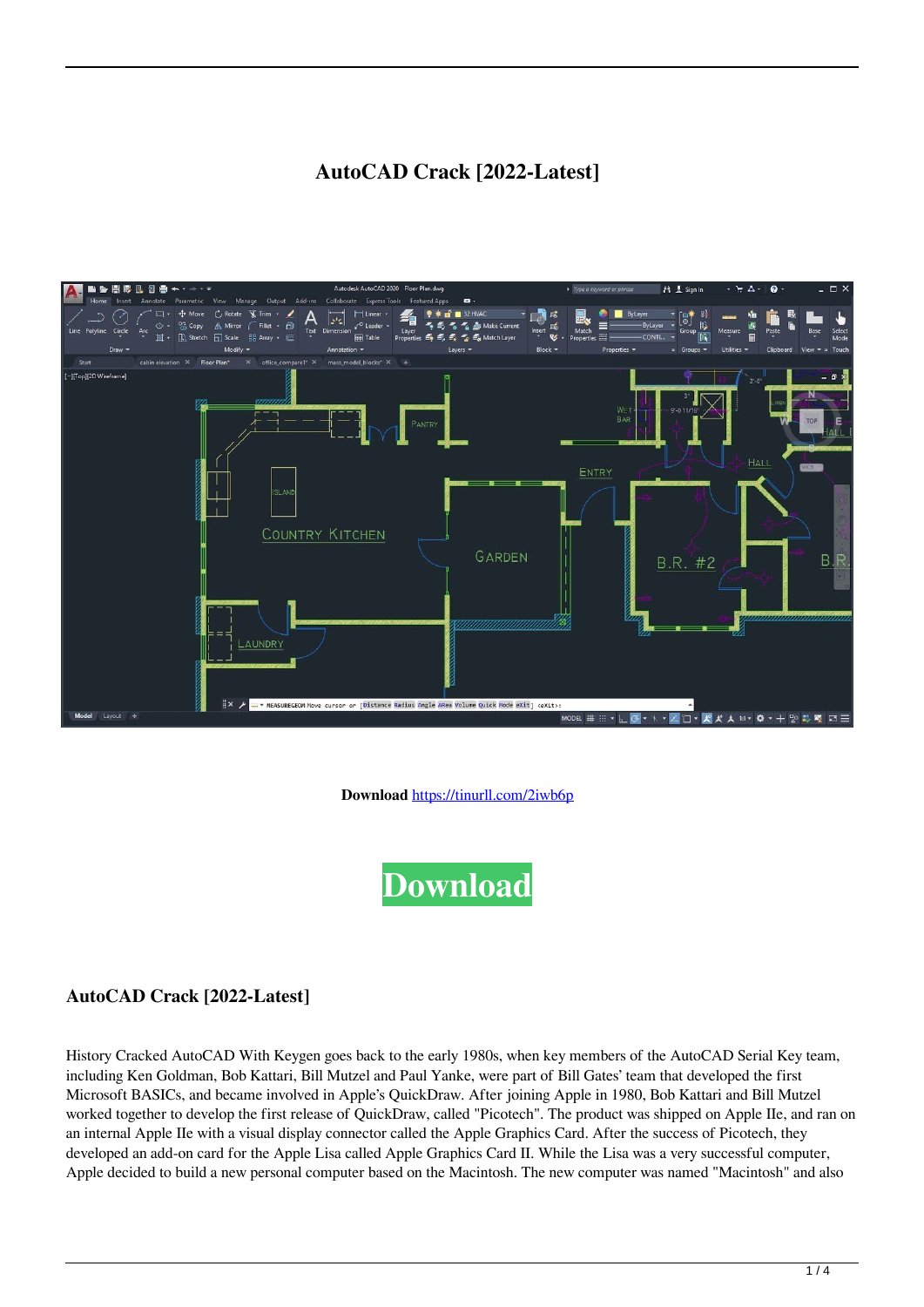contained the Apple Graphics Card II card. The Macintosh was released on April 24, 1984. Ken Goldman, Bill Mutzel, and Bob Kattari formed the core of the Macintosh CAD group in the early 80s and they started developing the first version of Autodesk's AutoCAD Crack Mac in January 1984. The development was done on a supercomputing machine at UCLA, known as "LaserScan". LaserScan was originally a massively parallel computer with 1,600 processors and 1,200 64KB chips. It ran custom software that allowed the user to draw lines and polygons directly in the computer screen. LaserScan was owned and operated by the Computer Systems Laboratory at the University of California, Los Angeles. The original Mac computer with the LaserScan card (The black box with the curved top left of the photo) was the first Mac on which AutoCAD Crack Free Download was ever used. The first AutoCAD Crack For Windows computer drawing ever made was by Bill Mutzel (inset photo). The main screen shot shows the finished drawing, which was called "4-1-1" (four-square one-hundred and one). That drawing was made in December, 1984 and placed into a steno pad by Marc Webber, a student at the time, and was used to train the Mac CAD group. The next day, the drawing was brought to the Xerox Palo Alto Research Center (PARC) lab, a Xerox research facility. PARC was working on optical page printing devices and brought its own print technology to the drawing. The drawing was scanned into a film recorder and printed on

#### **AutoCAD Activation Code Latest**

Version history AutoCAD Crack Mac versions can be tracked in the release history, below: See also List of applications with iWork integration References External links AutoCAD Crack Keygen on Autodesk Developer Network (ADN) Category:1992 software Category:Computer-aided design software Category:3D graphics software Category:AutoDesk Category:Computerrelated introductions in 1992USS Dakota Several ships of the United States Navy have been named USS Dakota, after the Dakota Territory, a region of the United States. was a stern-wheel steamboat launched in 1856, and the first vessel to cross Lake Michigan under its own power, when the steamer Hiawatha, built in 1861, was wrecked at Mackinac. was a troop transport in World War II, serving as flagship of the United States 2nd Fleet and commanded by LTG Alexander A. Vandegrift. She was sunk at Okinawa by a kamikaze aircraft on 9 April 1945. Category:United States Navy ship namesJayne K. Smith Jayne K. Smith is an American businesswoman. She served as the chief executive officer of Yahoo! and lead advertiser at Yahoo! from 2014 to 2016. She is currently the chief executive officer of Airtime. Career Smith was the chief executive officer of Yahoo! from 2014 to 2016. She is currently the chief executive officer of Airtime, a mobile entertainment company. References Category:Businesspeople in advertising Category:American women chief executives Category:Living people Category:Year of birth missing (living people)Q: how to use key /value data structure in python I have a data structure, which consists of key and value. This key and value is stored in a list. How can I get the key and value based on a given key? The list is: [{'name': u'frank','sex': u'Male', 'age': 50, 'height': '5', 'weight': '80', 'dob': u'1906-06-09', 'occupation': u'admin'}, {'name': u'chris','sex': u'Male', 'age': 28, 'height': '5', 'weight': '70', 'dob': u'1983-07- ce6e30c18e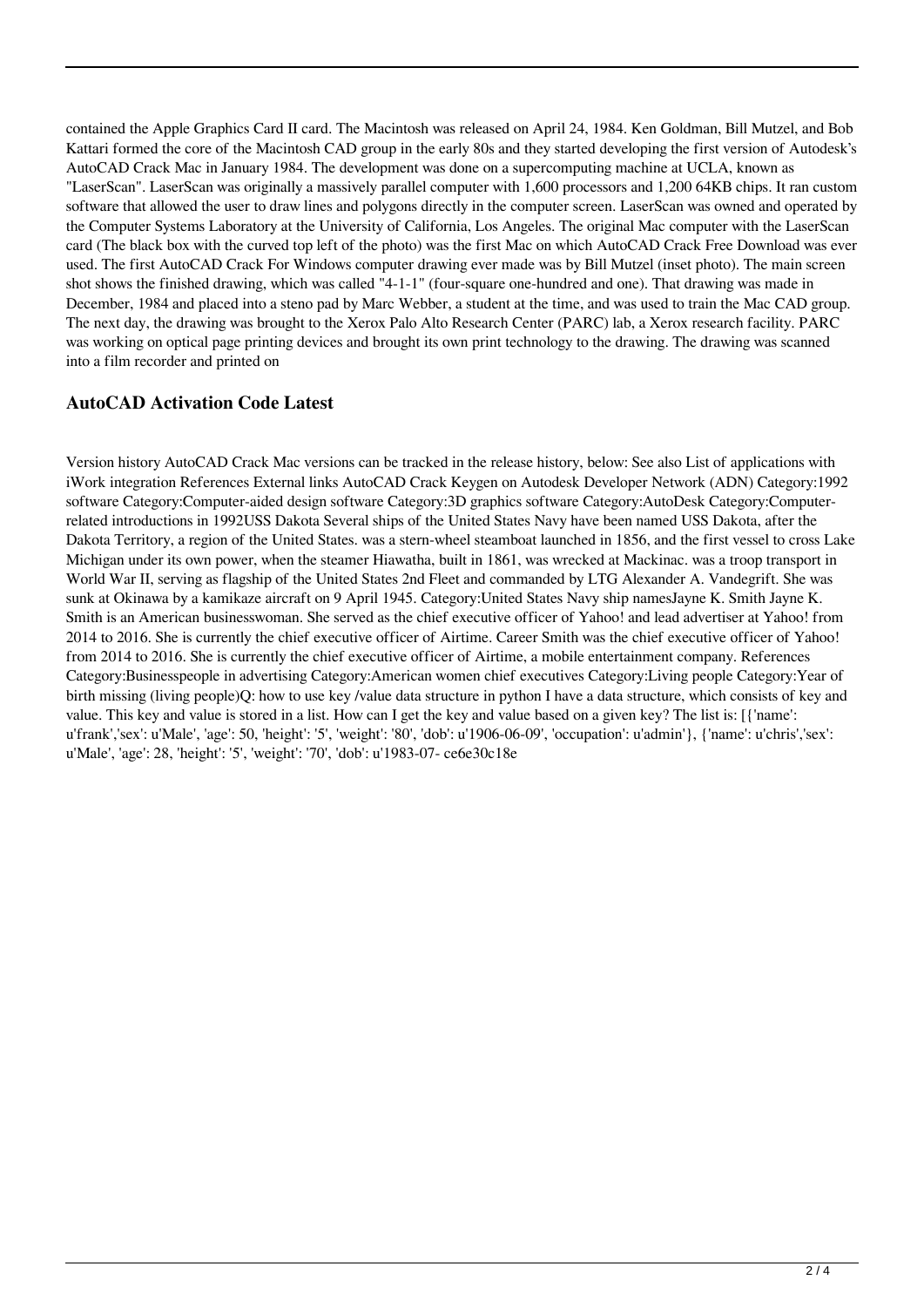### **AutoCAD Crack Full Product Key 2022 [New]**

Once activated, open Autodesk Toolbox and click on the button "Keygen" to launch the keygen tool. Click "GENERATE" Save the keygen file to your computer. Step 4: Using the Autodesk Autocad Keygen Note: The Autocad Autodesk Autocad keygen is a registered application that was included in the software license agreement agreement. Login to Autodesk with the activated license. In the left menu, click on "Start, Launch, and Options". In the main menu, you will find "Keygen". On the picture below, you can see "Autocad" as a tool included in the Autodesk Autocad program. Click on the "Autocad" tool to start it. You can type the following instructions to get a free software code. Click on the "Save" button to save the keygen. If you have any questions regarding the keygen tool, don't hesitate to contact us via the form below.The invention relates to a rotary engine of the non-contact type in which the fluid is pressurized during the combustion process so as to rotate a turbine which drives the flywheel of an electrical motor. The engine is designed to be connected to an electric motor and to function as an energy source and generator for a motor vehicle. A disadvantage of the prior art is that it is not possible to operate the engine while it is connected to a motor vehicle, for instance when there is a breakdown of the starter motor or the battery. The prior art rotary engine is also not able to be started by means of an internal combustion engine. According to the invention, there is provided a rotary engine in which a fluid is pressurized during the combustion process so as to rotate a turbine which drives the flywheel of an electrical motor. A flywheel is connected to the turbine for rotation with it. The turbine is driven by the combustion pressure and the flywheel is driven by the turbine. The engine is designed to be connected to an electric motor and to function as an energy source and generator for a motor vehicle. Advantageously the engine comprises a first piston of which a part is arranged inside a crank chamber formed in a housing and which has a rod fixed to a second piston which is in sliding contact with the flywheel. The first piston is connected to the turbine by means of

### **What's New In?**

Add dimension style styles directly to a profile. Bring dimension styles in from any source, including custom profiles, images and videos, and add them to any profile (video: 1:28 min.) Position-lock Dimensions: Lock dimensions in the position you select on the drawing canvas. You can work with locked dimension options the way you work with objects on the canvas, so any changes to a locked dimension will be automatically applied. (video: 2:07 min.) Edit locked dimension text directly: You can edit the text properties of a locked dimension directly, including the text color, text size, text rotation, and text angle (video: 2:36 min.) Add annotation text to a locked dimension: Add annotations to your dimension text (for example, arrows, arrows with text, etc.) and immediately see the annotations appear in the dimension text area (video: 2:56 min.) AutoSnap to Snaps: Snap to visible annotations and snap to visible surfaces. When you place the cursor over an annotation that is attached to an annotation and over a surface, the cursor will automatically snap to that surface or annotation. You can also add the snap to surface or snap to annotation feature in drawing tools and have it apply automatically when you place the cursor over the objects. (video: 3:52 min.) New Hovering Controls: Improved hover control to give you more flexibility to position the cursor over elements that are frequently used or are important to the design you are working on. Improve Zoom and Pan Controls: Increased responsiveness and improved navigation options for zoom and pan operations. (video: 2:24 min.) Print Layout tab: Save time when you print your drawings to paper by removing the drawing-specific layout used for printing. Just enable the layout tab and hit the Print button. The layout file will be placed into your My Documents folder. (video: 2:31 min.) New design preferences in the Options dialog: You can now customize many drawing settings in the Options dialog. For example, you can easily change the line thickness, dimension style, object snap settings, etc. By default, these settings are enabled in the Options dialog, so you can quickly see what settings are currently active in your drawing. Clone drawings: Create a duplicate copy of a drawing by just selecting one or more objects. The duplicate copy will appear on the